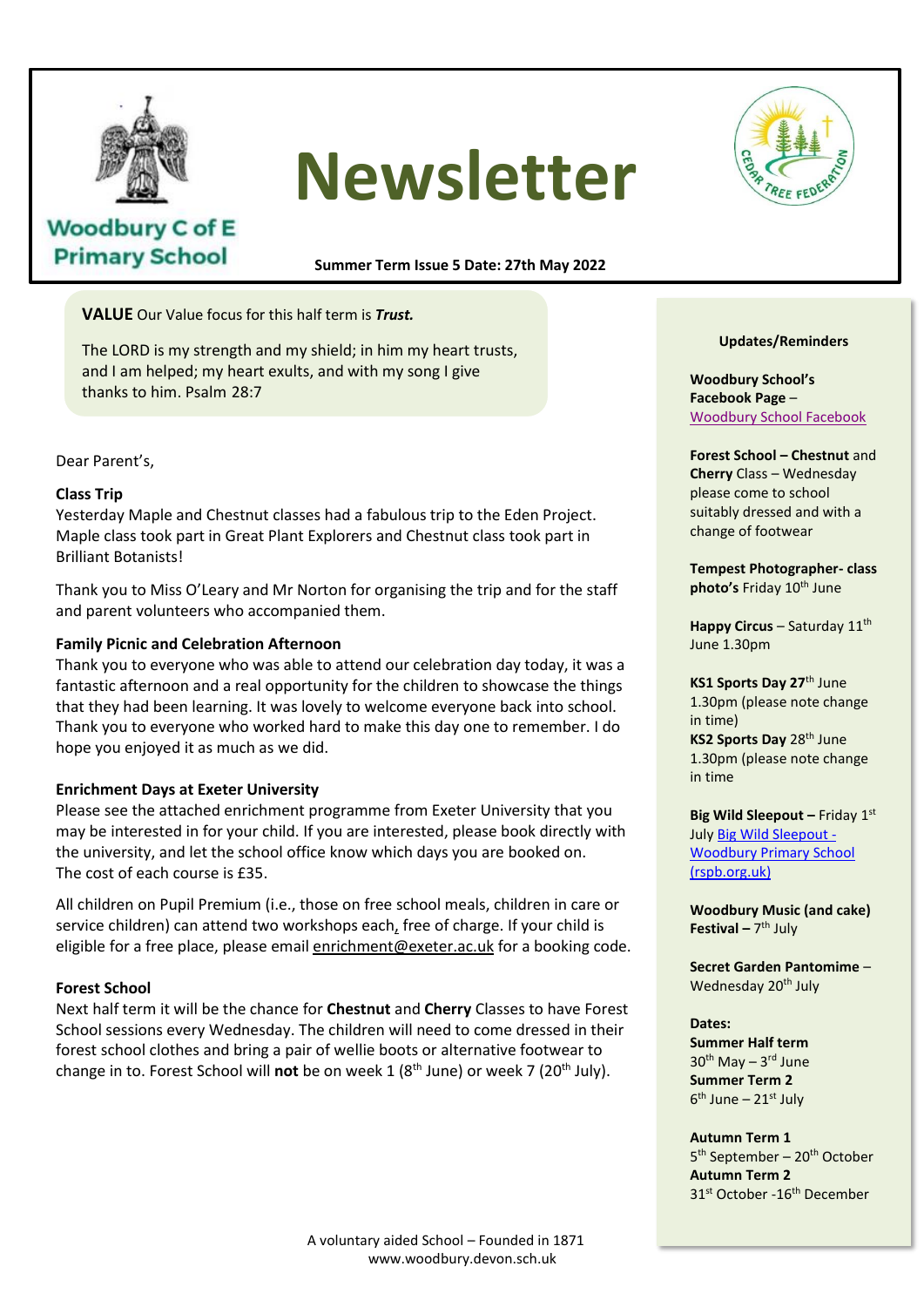#### **PE** PE will take place on the following days

| PE Will take place on the following days |                        |  |  |  |
|------------------------------------------|------------------------|--|--|--|
| Day                                      | <b>Class</b>           |  |  |  |
| <b>Monday</b>                            | Oak, Ash               |  |  |  |
| Tuesday                                  | Beech, Maple, Chestnut |  |  |  |
| Wednesday                                | Willow, Ash            |  |  |  |
| <b>Thursday</b>                          | Beech, Willow, Cherry  |  |  |  |
| Friday                                   | Oak                    |  |  |  |

# **Clubs**

The summer 2nd half term clubs are available below. Thank you to the staff members who run these clubs which are all voluntary. Clubs will **star**t on the **second week** after half term, except for **ECFC and Primary Sports** Please sign your child/children up on [www.schoolgateway.com](http://www.schoolgateway.com/)

You will have received a separate letter regarding the **Primary Sports Clubs** and how to book your child on to these. These clubs can only go ahead if we have enough children booked in.

All clubs finish at **4.15pm** apart from Football which finishes at **4.30pm. There will be no clubs on the last week of term.**

| Day           | Adult / Club                                                                                                                                   | <b>Year Group</b>                       | Room            | <b>Collection point</b> |
|---------------|------------------------------------------------------------------------------------------------------------------------------------------------|-----------------------------------------|-----------------|-------------------------|
| <b>Monday</b> | Mrs O'Leary - Dartmoor 3ball<br>Mrs O'Donnell - Drama                                                                                          | $Y5/6$ (cap of<br>24)<br>$Y3/4$ (cap of | Field           | Playground              |
|               |                                                                                                                                                | 20)                                     | Hall            | Main entrance           |
| Tuesday       | Primary Sports /Dodgeball (starts 7th<br>June)                                                                                                 | KS1 (Max 30)                            | Hall            | Main entrance           |
|               | Mr Green - Football                                                                                                                            | Y <sub>2</sub>                          | Field           | Playground              |
|               | Mr Preston - Cricket                                                                                                                           | Y4, 5, 8, 6<br>(cap of 16)              | Field           | Playground              |
| Thursday      | Primary Sports /Dodgeball/Benchball<br>(starts 9 <sup>th</sup> June)                                                                           | KS2 (Max 30)                            | Hall            | Main entrance           |
|               | Outdoor Summer Fun - Miss Pyle<br>(Fair weather dependent - please<br>bring a change of footwear)<br>No club on Thursday 30 <sup>th</sup> June | Y1 (cap at 20)                          | Outside         | Playground              |
| Friday        | Mrs York - Gardening                                                                                                                           | Y5/6                                    | Garden          | Playground              |
|               | <b>Football with ECFC</b>                                                                                                                      | KS <sub>2</sub>                         | Hall/playground | Field                   |

# **Trophies**

If you have any trophies from last year at home, please return them to the school office after half term. Don't forget to have your child's name engraved on them.